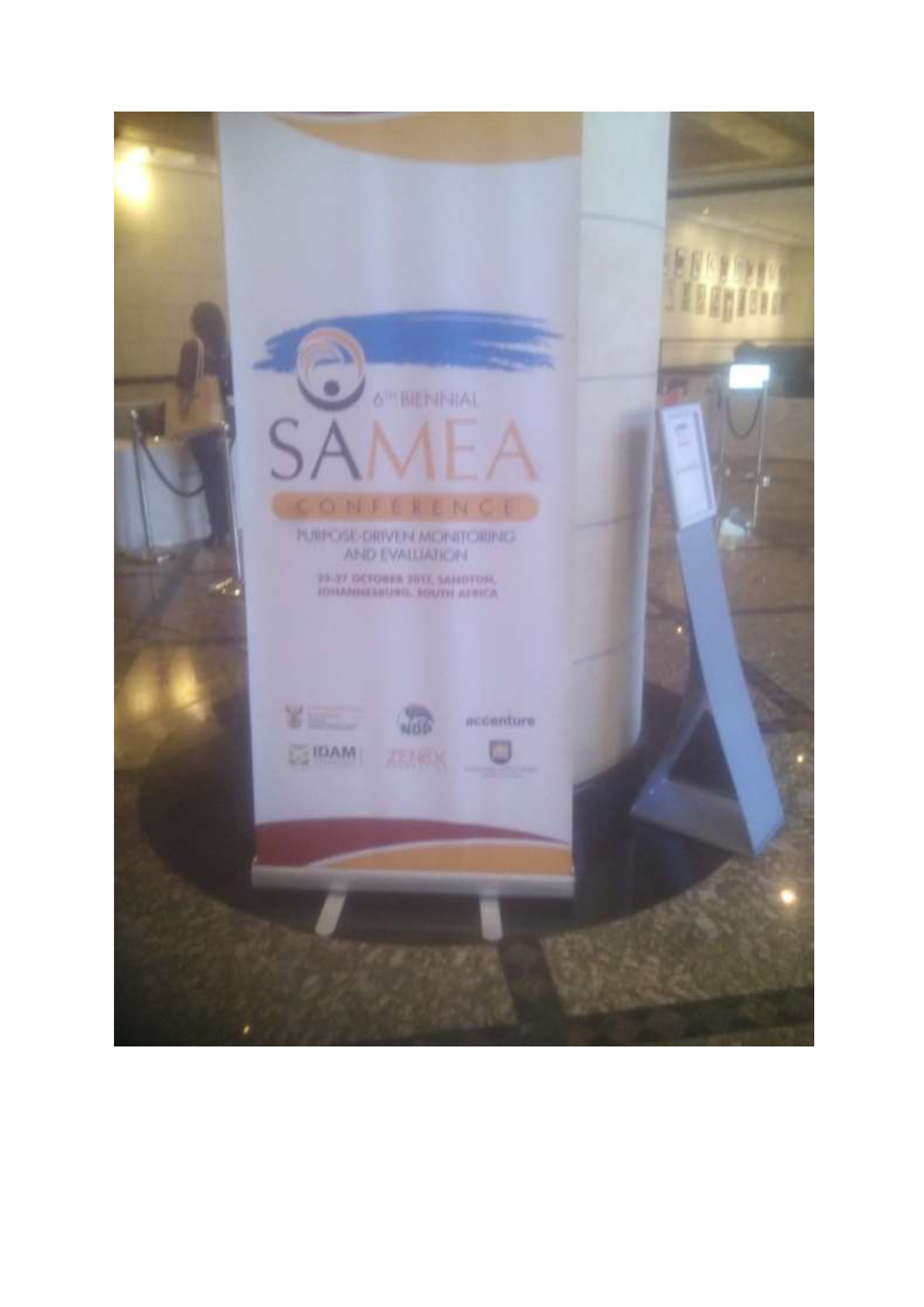## **A Report on attending the conference**

## **6 th Biennial SAMEA Conference 23-27 –October- 2017 PURPOSE-DRIVEN MONITORING AND EVALUATION Name: Bongiwe Pasiya**

## **Date: 09/11/2017**

On the  $23<sup>rd</sup>$  I attended a workshop on monitoring systems: How to use Monitoring data to improve Project Decision –Making and Learning. In this workshop I learnt that Monitoring and Evaluation produces evidence and knowledge that can be used to support learning through the project cycle. My other experiences were to learn about a theory of change that it's an ongoing process of reflection to explore change and how it happens – and what that means for the part we play in a particular context. We also did presentation on the theory of change, where we were given scenarios to do a framework.



On the  $24<sup>th</sup>$  I attended a workshop on an introduction to monitoring and evaluation of social development and education programmes. In this work shop I learnt that **Monitoring** is a systematic and routine collection of information during programme implementation in order to gather evidence of and accountability for the resources used and results obtained, to establish whether the programme objectives and goals are being achieved, and to learn from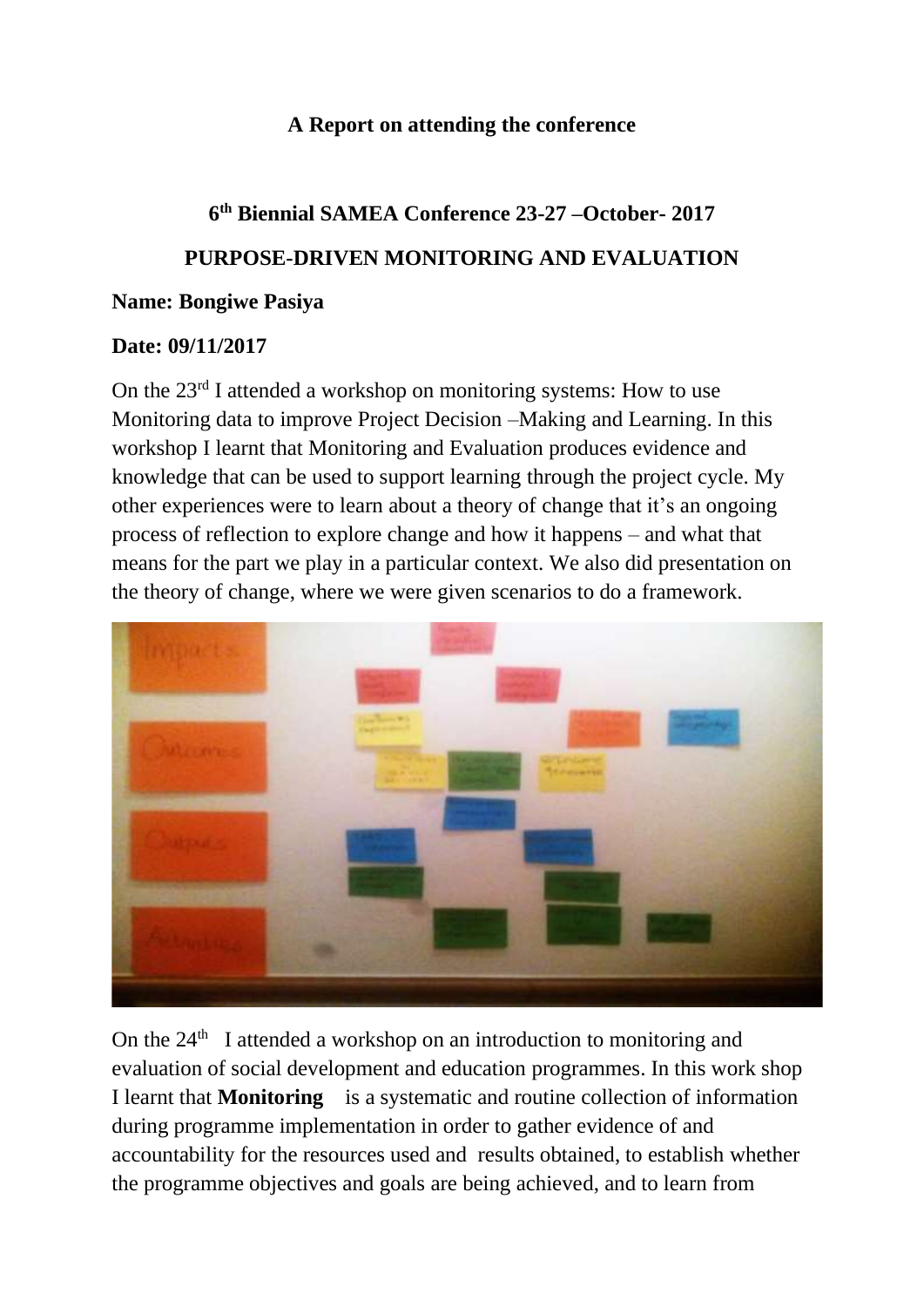experiences in order to improve practices and activities in the near future, while **Evaluation** involves accessing, a systematically and objectively as possible( or phase of an organisation programme) in order to draw conclusion about the programmes relevance, effectiveness, efficiency , impact and sustainability, I learn about qualitative and quantitative indicators, data collection methods, qualitative and quantitative methods.

On the **25th** I attended a presentation done by B. Gauthier on Learning Circles for Advanced Professional Development in Evaluation. On this session I learnt about the formation of learning circles; that when you form a leaning circle it must be structured, you must have topics of mutual interest with experienced practitioners.



On the **26th** I attended a roundtable session dialogue with emerging evaluators experience on entering the field of Monitoring and Evaluation, What obstacles/ challenges have we faced and what support would we like to get . My take away from this session was on this presentation done by Z.Moussa

- Impose yourself don't wait quotas to impose
- Work on your own self development
- Break the ceiling
- Bring into the practice ( and VOPE's) what you do best
- Approach the profession with humility and eagerness to learn.

We also had a dialogue session where 4 emerging evaluators shared their experiences and challenges. I also attended an AGM for the very first time in my life and an author's cocktail.